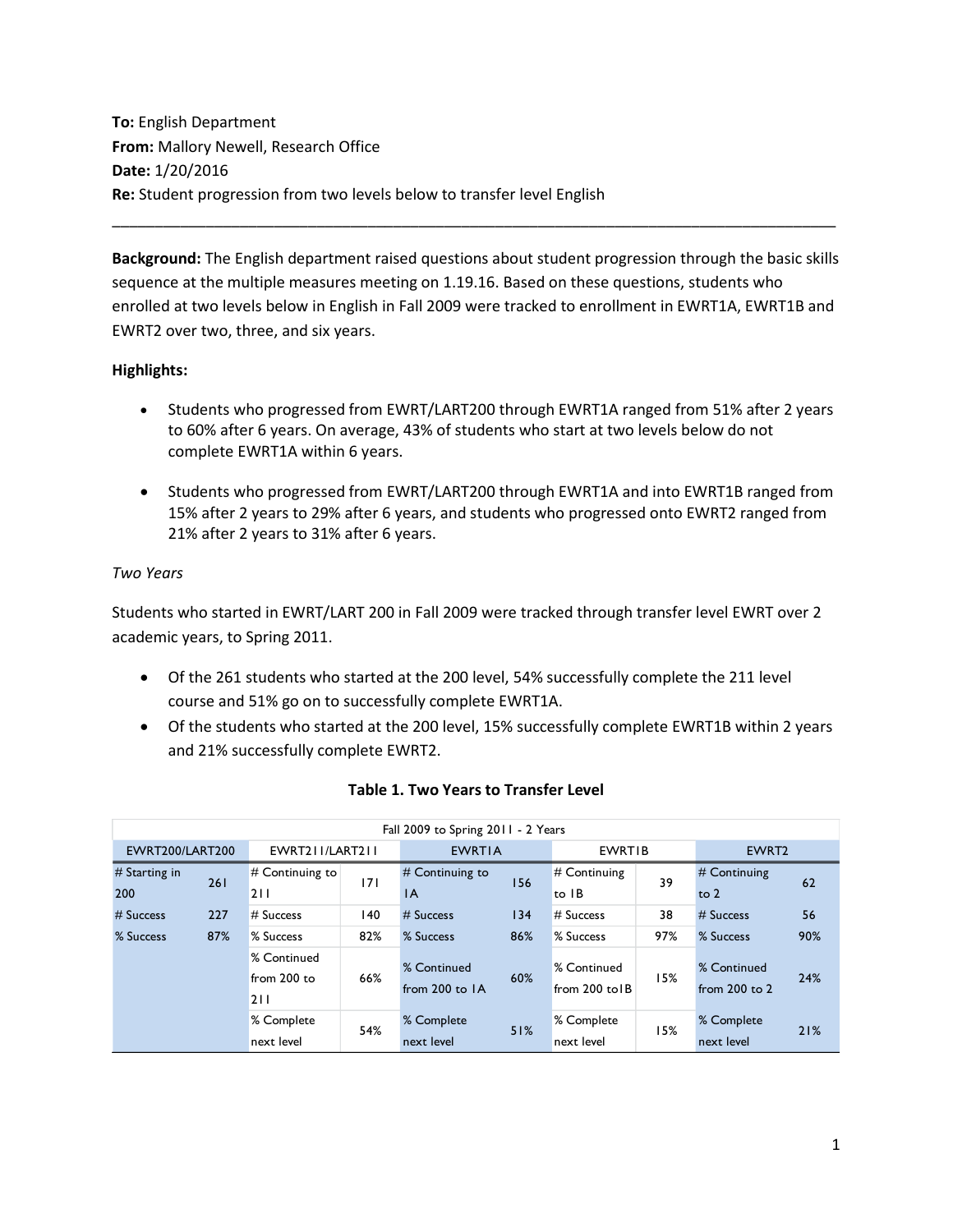## *Three Years*

Students who started in EWRT/LART 200 in Fall 2009 were tracked through transfer level EWRT over 3 academic years, to Spring 2012.

- Of the 261 students who started at the 200 level, 55% successfully complete the 211 level course and 58% go on to successfully complete EWRT1A.
- Of the students who started at the 200 level, 22% successfully complete EWRT1B and 28% successfully complete EWRT2 in three years.

| Fall 2009 to Spring 2012 - 3 Years |     |                                     |     |                                                |     |                               |     |                                  |     |
|------------------------------------|-----|-------------------------------------|-----|------------------------------------------------|-----|-------------------------------|-----|----------------------------------|-----|
| EWRT200/LART200                    |     | EWRT211/LART211                     |     | <b>EWRTIA</b>                                  |     | <b>EWRTIB</b>                 |     | EWRT <sub>2</sub>                |     |
| # Starting in<br>200               | 261 | # Continuing<br>to $211$            | 178 | $#$ Continuing<br>to IA                        | 173 | $#$ Continuing<br>to IB       | 63  | # Continuing<br>to $2$           | 83  |
| # Success                          | 227 | $#$ Success                         | 144 | # Success                                      | 151 | # Success                     | 57  | $#$ Success                      | 74  |
| % Success                          | 87% | % Success                           | 81% | % Success                                      | 87% | % Success                     | 90% | % Success                        | 89% |
|                                    |     | % continued<br>from $200$ to<br>211 | 68% | % Continued<br>from $200$ to<br>$\overline{A}$ | 66% | % Continued<br>from 200 to IB | 24% | % Continued<br>from $200$ to $2$ | 32% |
|                                    |     | % Complete<br>next level            | 55% | % Complete<br>next level                       | 58% | % Complete<br>next level      | 22% | % Complete<br>next level         | 28% |

## **Table 2. Three Years to Transfer Level**